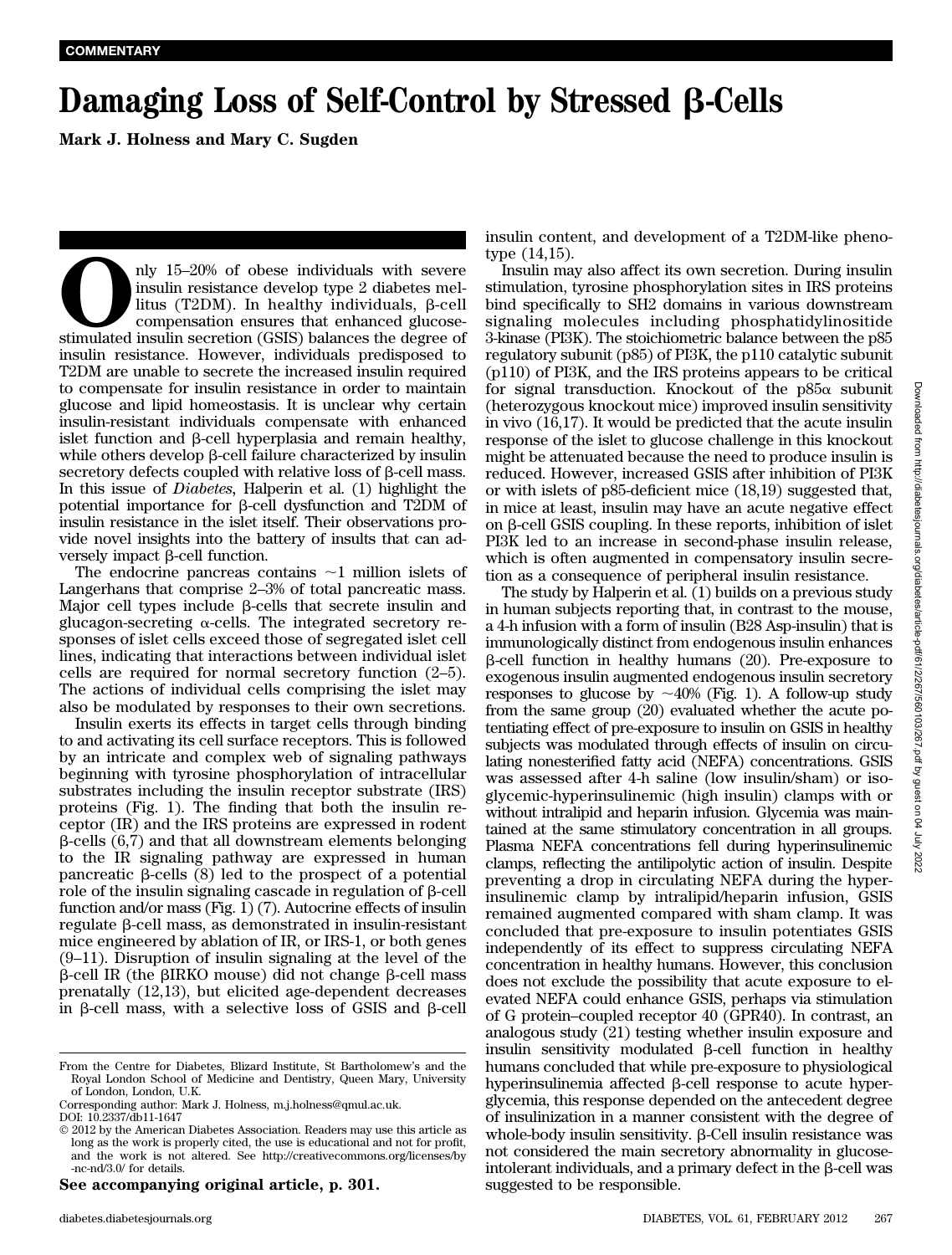

FIG. 1. In unstressed b-cells, insulin binding to IR, tyrosine phosphorylation of sites in the IRS proteins, and downstream signaling, including via PI3K, augment insulin secretory responses to glucose. This, combined with insulin sensitivity in peripheral target cells, will maintain normoglycemia, e.g., by enhancing GLUT4 translocation to the plasma membrane. The effect of insulin to augment GSIS is suppressed in stressed b-cells, e.g., in IGT or T2DM subjects, which combined with peripheral insulin resistance will lead to the development of hyperglycemia. SG, secretory granule.

To further explore the role of secreted insulin in augmenting  $\beta$ -cell function, Halperin et al. (1) examined the effect of pre-exposure to insulin on GSIS in two groups of insulin-resistant subjects. The rationale was that if insulin exerts its effect on GSIS via  $\beta$ -cells, insulin resistance at the level of  $\beta$ -cell insulin signaling could affect the ability of insulin pre-exposure to augment insulin secretion. In addition to control participants with normal glucose tolerance, the study groups included subjects with impaired glucose tolerance (IGT) as well as those with T2DM. These experiments aimed to evaluate whether insulin resistance or overt T2DM impaired GSIS after an isoglycemichyperinsulinemic clamp. During dynamic testing, it was observed that insulin's ability to regulate the insulin secretory response to glucose was variable in these subjects. The effect of insulin on GSIS was only observed at the highest rate of glucose infusion—a finding that may reflect the glucose dose or duration of exposure. Supporting the con- $\chi$  cept that  $\beta$ -cell insulin sensitivity is variable and dependent on the degree of hyperglycemia, it has been shown that chronic (48-h) exposure of insulin-secreting  $\beta T C6$  cells to

high glucose decreases insulin-induced tyrosine phosphorylation of IR in the absence of any change in the expression of IR (22). Using an insulin infusion rate to generate high physiological insulin for pre-exposure, Halperin et al. observed the clearest impairment of insulin-potentiated GSIS in the IGT group (Fig. 1), which was also the most obese group, a finding that raises questions regarding the impact of  $\overline{BM}$  on insulin modulation of  $\beta$ -cell function. It should be noted that the IGT group had a greater degree of insulin resistance than the T2DM subjects. Interestingly, the loss of the effect of insulin on GSIS is restored in the T2DM subjects, albeit at a lower level of GSIS.

In conclusion, Halperin et al. (1) present in vivo data that enhance our understanding of the autocrine effects of insulin on  $\beta$ -cell function. Their studies, together with those of Mari et al. (21) in healthy human subjects, raise interesting questions. Enhanced GSIS following acute insulin stimulation could potentially be maladaptive, unless it was balanced by suppressed insulin action. The effect of preexposure to insulin on augmentation of GSIS was suppressed in IGT subjects, who had lower  $\beta$ -cell dysfunction